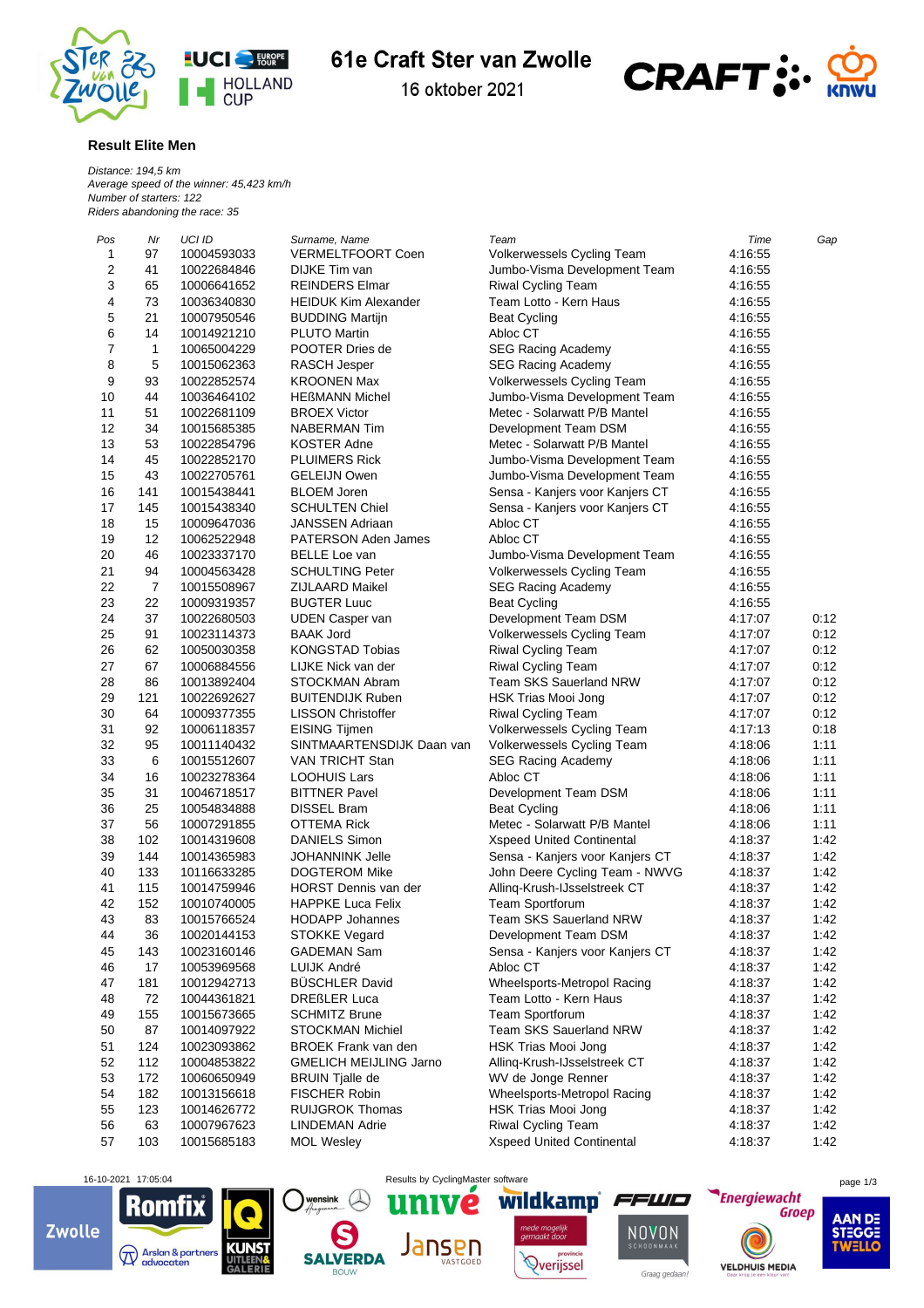



## 61e Craft Ster van Zwolle



16 oktober 2021

| Pos | Nr             | UCI ID                     | Surname, Name                    | Team                                       | Time    |                          |
|-----|----------------|----------------------------|----------------------------------|--------------------------------------------|---------|--------------------------|
| 58  | 42             | 10022700105                | <b>BOVEN Lars</b>                | Jumbo-Visma Development Team               | 4:18:40 | Gap<br>1:45              |
| 59  | 55             | 10022860153                | MIJNSBERGEN Thomas               | Metec - Solarwatt P/B Mantel               | 4:18:40 | 1:45                     |
| 60  | 24             | 10013613629                | <b>BOUTS Jordy</b>               | <b>Beat Cycling</b>                        | 4:18:40 | 1:45                     |
| 61  | 134            | 10009043818                | <b>KRUL Stef</b>                 | John Deere Cycling Team - NWVG             | 4:18:40 | 1:45                     |
| 62  | 57             | 10014922018                | DOOL Jens van den                | Metec - Solarwatt P/B Mantel               | 4:18:40 | 1:45                     |
| 63  | 137            | 10022698687                | TUUK Axel van der                | John Deere Cycling Team - NWVG             | 4:18:43 | 1:48                     |
| 64  | 113            | 10014285353                | <b>LOWIK Robin</b>               | Alling-Krush-IJsselstreek CT               | 4:18:43 | 1:48                     |
| 65  | 126            | 10022821858                | <b>WILLEMS Dennis</b>            | HSK Trias Mooi Jong                        | 4:19:55 | 3:00                     |
| 66  | 127            | 10022723646                | <b>WILSHAUS Serginho</b>         | HSK Trias Mooi Jong                        | 4:19:55 | 3:00                     |
| 67  | 173            | 10023234615                | <b>MAAS Marijn</b>               | WV de Jonge Renner                         | 4:19:55 | 3:00                     |
| 68  | 176            | 10023367482                | OORSCHOT Robin van               | WV de Jonge Renner                         | 4:19:55 | 3:00                     |
| 69  | 84             | 10036495424                | <b>MUNSTERMANN Per Christian</b> | <b>Team SKS Sauerland NRW</b>              | 4:19:55 | 3:00                     |
| 70  | 147            | 10022794374                | <b>BOSKE Kars ten</b>            | Sensa - Kanjers voor Kanjers CT            | 4:19:55 | 3:00                     |
| 71  | 151            | 10009987445                | <b>DOMNICK Julius</b>            | <b>Team Sportforum</b>                     | 4:19:58 | 3:03                     |
| 72  | 167            | 10073370679                | HORST Kevin van der              | WRV de Peddelaars                          | 4:19:58 | 3:03                     |
| 73  | 132            | 10023426389                | <b>HAAN Sven de</b>              | John Deere Cycling Team - NWVG             | 4:19:58 | 3:03                     |
| 74  | $\overline{2}$ | 10094440796                | <b>DRAKOS Nikolaos Michail</b>   | <b>SEG Racing Academy</b>                  | 4:19:58 | 3:03                     |
| 75  | 114            | 10014887561                | <b>SCHOUTEN Jasper</b>           | Alling-Krush-IJsselstreek CT               | 4:19:58 | 3:03                     |
| 76  | 54             | 10023335554                | <b>MARSMAN Tim</b>               | Metec - Solarwatt P/B Mantel               | 4:22:18 | 5:23                     |
| 77  | 111            | 10015438542                | <b>BOOTSVELD Jelle</b>           | Alling-Krush-IJsselstreek CT               | 4:22:18 | 5:23                     |
| 78  | 11             | 10014702352                | <b>APPEL Stijn</b>               | Abloc CT                                   | 4:22:18 | 5:23                     |
| 79  | 106            | 10013427511                | <b>RAAS Jesse</b>                | <b>Xspeed United Continental</b>           | 4:22:23 | 5:28                     |
| 80  | 156            | 10036205232                | <b>SCHMITZ Campo</b>             | <b>Team Sportforum</b>                     | 4:22:23 | 5:28                     |
| 81  | 77             | 10043814072                | <b>KUHN Jan</b>                  | Team Lotto - Kern Haus                     | 4:22:23 | 5:28                     |
| 82  | 142            | 10022683432                | HEIJ Joppe de                    | Sensa - Kanjers voor Kanjers CT            | 4:22:23 | 5:28                     |
| 83  | 122            | 10100929793                | RANDERAAT Ruben van              | HSK Trias Mooi Jong                        | 4:24:30 | 7:35                     |
| 84  | 174            | 10023353641                | <b>PAVONE Gianni</b>             | WV de Jonge Renner                         | 4:24:30 | 7:35                     |
| 85  | 104            | 10047461171                | NORDEMANN-DA SILVA Daniel        | <b>Xspeed United Continental</b>           | 4:24:30 | 7:35                     |
| 86  | 32             | 10015766322                | <b>HEINSCHKE Leon</b>            | Development Team DSM                       | 4:24:30 | 7:35                     |
| 87  | 26             | 10006900421                | <b>BUCHLI Matthijs</b>           | <b>Beat Cycling</b>                        | 4:24:30 | 7:35                     |
|     | 3              |                            | <b>KRUL Wessel</b>               |                                            |         | <b>DNF</b>               |
|     | 4              | 10023284731                |                                  | <b>SEG Racing Academy</b>                  |         |                          |
|     | 13             | 10064705751                | <b>PAULUS Milan</b><br>NAT Joost | <b>SEG Racing Academy</b><br>Abloc CT      |         | <b>DNF</b><br><b>DNF</b> |
|     | 23             | 10083459487                | <b>BURGER Sven</b>               |                                            |         | <b>DNF</b>               |
|     | 27             | 10010735557<br>10009747773 | <b>MUSEEUW Stefano</b>           | <b>Beat Cycling</b><br><b>Beat Cycling</b> |         | <b>DNF</b>               |
|     | 33             | 10036430049                | <b>MAYRHOFER Marius</b>          | Development Team DSM                       |         | <b>DNF</b>               |
|     | 35             | 10023143170                | <b>REINDERINK Pepijn</b>         | Development Team DSM                       |         | <b>DNF</b>               |
|     | 71             | 10036171179                | <b>CZASA Moritz</b>              | Team Lotto - Kern Haus                     |         | <b>DNF</b>               |
|     | 75             | 10009646531                | HUPPERTZ Joshua                  | Team Lotto - Kern Haus                     |         | <b>DNF</b>               |
|     | 85             | 10036230591                | <b>NEFFGEN Tim</b>               | <b>Team SKS Sauerland NRW</b>              |         | <b>DNF</b>               |
|     | 96             | 10009803549                | MEER Nick van der                | Volkerwessels Cycling Team                 |         | <b>DNF</b>               |
|     | 101            | 10015825431                | <b>BORGERS Gilles</b>            | <b>Xspeed United Continental</b>           |         | <b>DNF</b>               |
|     | 116            | 10058331538                | <b>VIERHOUT Maarten</b>          | Alling-Krush-IJsselstreek CT               |         | <b>DNF</b>               |
|     | 117            | 10023357479                | WIELINK Rik                      | Alling-Krush-IJsselstreek CT               |         | <b>DNF</b>               |
|     | 125            | 10023315952                | VEEN Aldert van der              | HSK Trias Mooi Jong                        |         | <b>DNF</b>               |
|     | 131            | 10015611829                | <b>BAKKER Björn</b>              | John Deere Cycling Team - NWVG             |         | <b>DNF</b>               |
|     | 135            | 10023269775                | STRATEN Xander van               | John Deere Cycling Team - NWVG             |         | <b>DNF</b>               |
|     | 136            | 10022868035                | <b>MULDERIJ Lars</b>             | John Deere Cycling Team - NWVG             |         | <b>DNF</b>               |
|     | 146            | 10006004684                | STROET Rens te                   | Sensa - Kanjers voor Kanjers CT            |         | <b>DNF</b>               |
|     | 153            | 10053965427                | <b>HELING Nicolas</b>            | <b>Team Sportforum</b>                     |         | <b>DNF</b>               |
|     | 154            | 10036458745                | <b>SCHMITT Simon</b>             | Team Sportforum                            |         | <b>DNF</b>               |
|     | 157            | 10055701727                | <b>VRANKEN Erik</b>              | <b>Team Sportforum</b>                     |         | <b>DNF</b>               |
|     | 161            | 10088152671                | <b>BENJAMINS Jelmer</b>          | WRV de Peddelaars                          |         | <b>DNF</b>               |
|     | 162            | 10045771250                | <b>HOEK Sten</b>                 | WRV de Peddelaars                          |         | <b>DNF</b>               |
|     | 163            | 10023364048                | <b>HOOGEVEEN Niels</b>           | WRV de Peddelaars                          |         | <b>DNF</b>               |
|     | 164            | 10008879524                | MOS Gerben                       | WRV de Peddelaars                          |         | <b>DNF</b>               |
|     | 165            | 10022715057                | <b>TIMMER Maiko</b>              | WRV de Peddelaars                          |         | <b>DNF</b>               |
|     | 166            | 10023182071                | <b>EMBDEN Laurens van</b>        | WRV de Peddelaars                          |         | <b>DNF</b>               |
|     | 171            | 10091845543                | <b>BROUWER Thijs</b>             | WV de Jonge Renner                         |         | <b>DNF</b>               |
|     | 175            | 10023112050                | PIJNENBURG Sven                  | WV de Jonge Renner                         |         | <b>DNF</b>               |
|     | 177            | 10022695354                | SCHEPPER Ward de                 | WV de Jonge Renner                         |         | <b>DNF</b>               |
|     | 183            | 10054088089                | MÜNZER Jan                       | Wheelsports-Metropol Racing                |         | <b>DNF</b>               |





univé